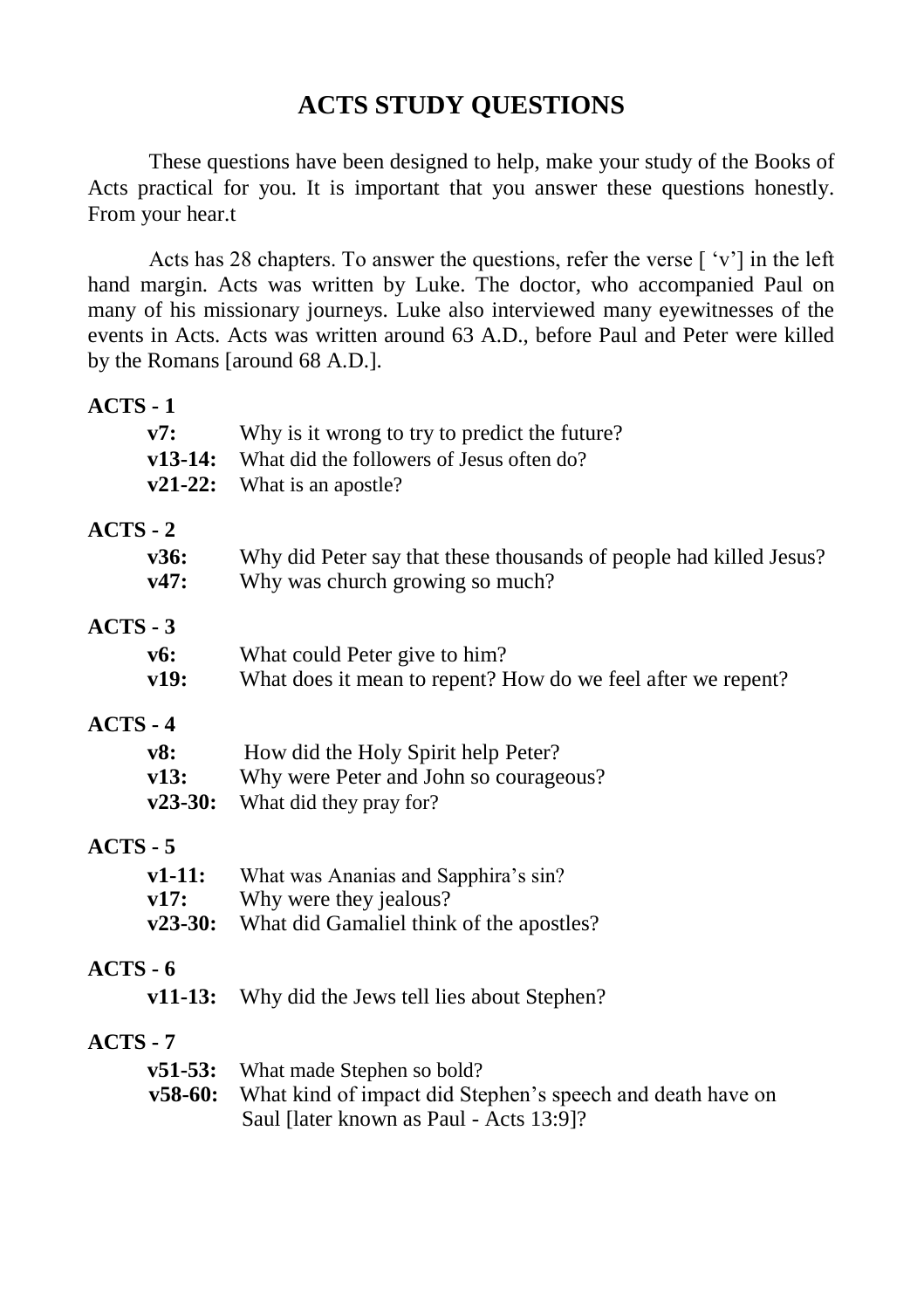| $ACTS - 8$       |                        |                                                                                                                    |  |  |
|------------------|------------------------|--------------------------------------------------------------------------------------------------------------------|--|--|
|                  | v12:                   | What was the difference between Simon and Philip?                                                                  |  |  |
|                  | v18:                   | Who could give the Spirit by the laying on of hands?                                                               |  |  |
|                  | $v19-20:$              | What was Simon's problem?                                                                                          |  |  |
|                  | $v26-40:$              | How can you tell the eunuch was seeking God?                                                                       |  |  |
| $ACTS - 9$       |                        |                                                                                                                    |  |  |
|                  | v1-19:                 | At what point exactly did Paul become a Christian?                                                                 |  |  |
|                  | $v19-20:$              | Name 2 things that showed that Paul was zealous young Christian.                                                   |  |  |
|                  | v22:                   | Why were people so baffled [surprised]?                                                                            |  |  |
| $ACTS - 10$      |                        |                                                                                                                    |  |  |
|                  | $v1-2:$                | What kind of man was Cornelius?                                                                                    |  |  |
|                  | $v24-27:$              | What do you learn about Cornelius here?                                                                            |  |  |
|                  |                        |                                                                                                                    |  |  |
| <b>ACTS - 11</b> |                        |                                                                                                                    |  |  |
|                  | $v22-24:$              | Why was Barnabas glad when he arrived in Antioch?                                                                  |  |  |
| $ACTS - 12$      |                        |                                                                                                                    |  |  |
|                  | v5:                    | How did the Christians react when Peter was arrested?                                                              |  |  |
|                  | v24:                   | What was the effect of persecution on the church?                                                                  |  |  |
|                  |                        |                                                                                                                    |  |  |
| $ACTS - 13$      | v44:                   |                                                                                                                    |  |  |
|                  | $v48-52:$              | Did the early Christians bring many visitors to church?<br>Why were the Christians happy even though their leaders |  |  |
|                  |                        | were kicked out of the area?                                                                                       |  |  |
|                  |                        |                                                                                                                    |  |  |
| <b>ACTS - 14</b> |                        |                                                                                                                    |  |  |
|                  | v9:                    | What healed the man? How can we apply this to ourselves?                                                           |  |  |
|                  | v20:                   | What do you learn here about Paul's character?                                                                     |  |  |
| <b>ACTS - 15</b> |                        |                                                                                                                    |  |  |
|                  | v38:                   | Why did Paul not want to take John?                                                                                |  |  |
|                  |                        |                                                                                                                    |  |  |
| <b>ACTS - 16</b> |                        |                                                                                                                    |  |  |
|                  | v14:<br>v33:           | As of V.14, was Lydia a Christian?<br>When the jailer washed their wounds, what does that show about               |  |  |
|                  |                        | him?                                                                                                               |  |  |
|                  |                        |                                                                                                                    |  |  |
| <b>ACTS - 17</b> |                        |                                                                                                                    |  |  |
|                  | v5:                    | Why were the Jews jealous?                                                                                         |  |  |
|                  | v11:                   | Why were the Bereans called 'noble' in character?                                                                  |  |  |
|                  | $v16-18:$<br>$v24-29:$ | In what ways is Athens like cities we live in today?<br>What is God like?                                          |  |  |
|                  |                        |                                                                                                                    |  |  |
|                  | v30:                   | How does God feel today about idol worship?                                                                        |  |  |